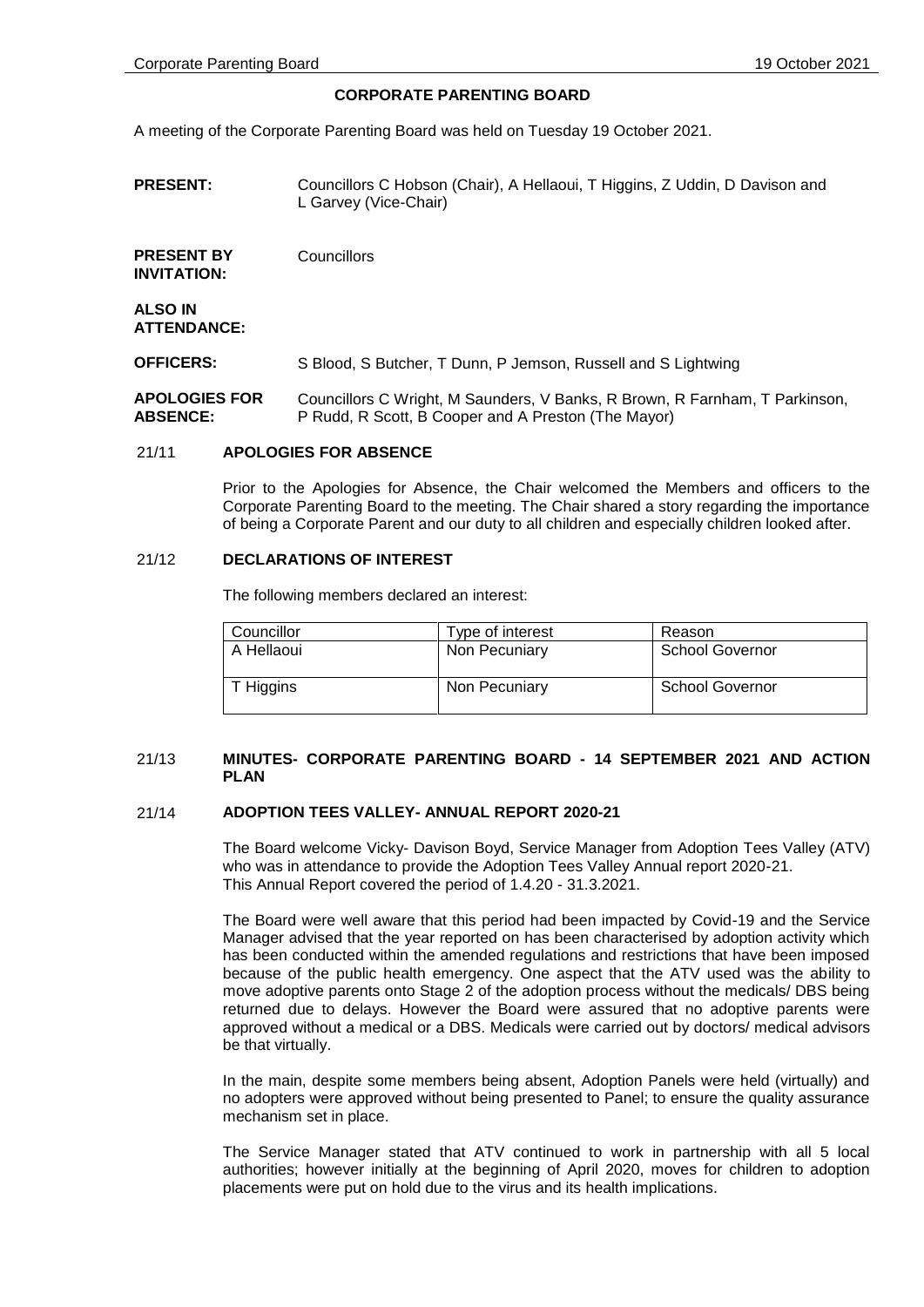ATV worked closed with the National Adoption Agency National system and quite quickly looked at safe measures to move children on if that had been matched and not to have further unnecessary delay unduly by the pandemic. ATV operated a national risk assessment system (taking into account all issues associated with the pandemic) and there was excellent work undertaken by social workers; children services staff etc and these have been proven by the outcomes of some of the work undertaken in the year.

In terms of children being adopted, in the Tees Valley there were 82 children placed for adoption, but there were a further 17 children have been placed for early permanence, not yet "placed for adoption".

In terms of Courts, they were very closely with ATV and heard adoption hearings, be that through challenging circumstances and there were 89 children adopted in the year.

#### Key developments

The Service Manager advised that ATV had devised the Early Permanence Strategy; which set out to offer more opportunity for children to be cared for by their likely permanent family, at an earlier stage in their lives. This has been achieved through fostering for adoption, where the child's plan is well developed before the Placement Order is granted, enabling a transparent, well planned placement, which reduces moves for children, and enables vital bonding and attachment with those likely to become parents to the child, at an earlier stage.

This was slightly affected by Covid, however this was put back on track and training was delivered to all 5 local authorities children's services. ATV met with senior Managers and legal teams and key teams. Due to this we are seeing more children being moved onto early permanence.

In the latter part of the year, ATV worked on their moving onto adoption model which is a national researched programme and have begun to pilot in ATV and used in specific cases. Foster carers and adopters get to know each other better and all the focus is supporting the child with continued foster carer contact even when placed.

In terms of Middlesbrough's performance, the Manager outlined that there had been some excellent work and one thing that was really embedded was the permanence monitoring group, which was tightly managed and this enabled a close track of all children with a permanence plan and particularly an adoption plan. The Permanence Monitoring group was chaired by Paula Jemson and attended my members of ATV and plans are done in a timely way and if there are any delays, these problems are resolved.

In terms of Middlesbrough's numbers for 2020-21, there were:

- 25 Children adopted (compared to 16 in 2019-20) and there are several sibling groups.
- This year, there have been 10 children adopted
- 24 placements
- Timescales for children being adopted has improved in Middlesbrough, it was over 500 days from being looked after to moving in with adopters in 2019-20, but last year the average figure of 385 days.
- Increase in older children coming through for adoption

The Service Manager congratulated children's services for their performance, but advised further improvement could be made, however ATV work closely with Middlesbrough to ensure the service continues to improve; however there has been vast improvement in terms of adoption and early permanence.

In terms of training, ATV have been involved in the programme for social workers, and ATV have been thrilled by the number of newly qualified social workers coming through and being able to have in depth discussion.

Following the presentation, the Board congratulated the service for the number of children and especially older children being adopted.

A Board member queried whether there was any update regarding the number of diverse groups seeking to become adoptive parents. The Service Manager advised that ATV had reached out to recruit to diverse communities and there had been a small increase- 3 families were currently coming through assessment. In terms of children from ethnic minority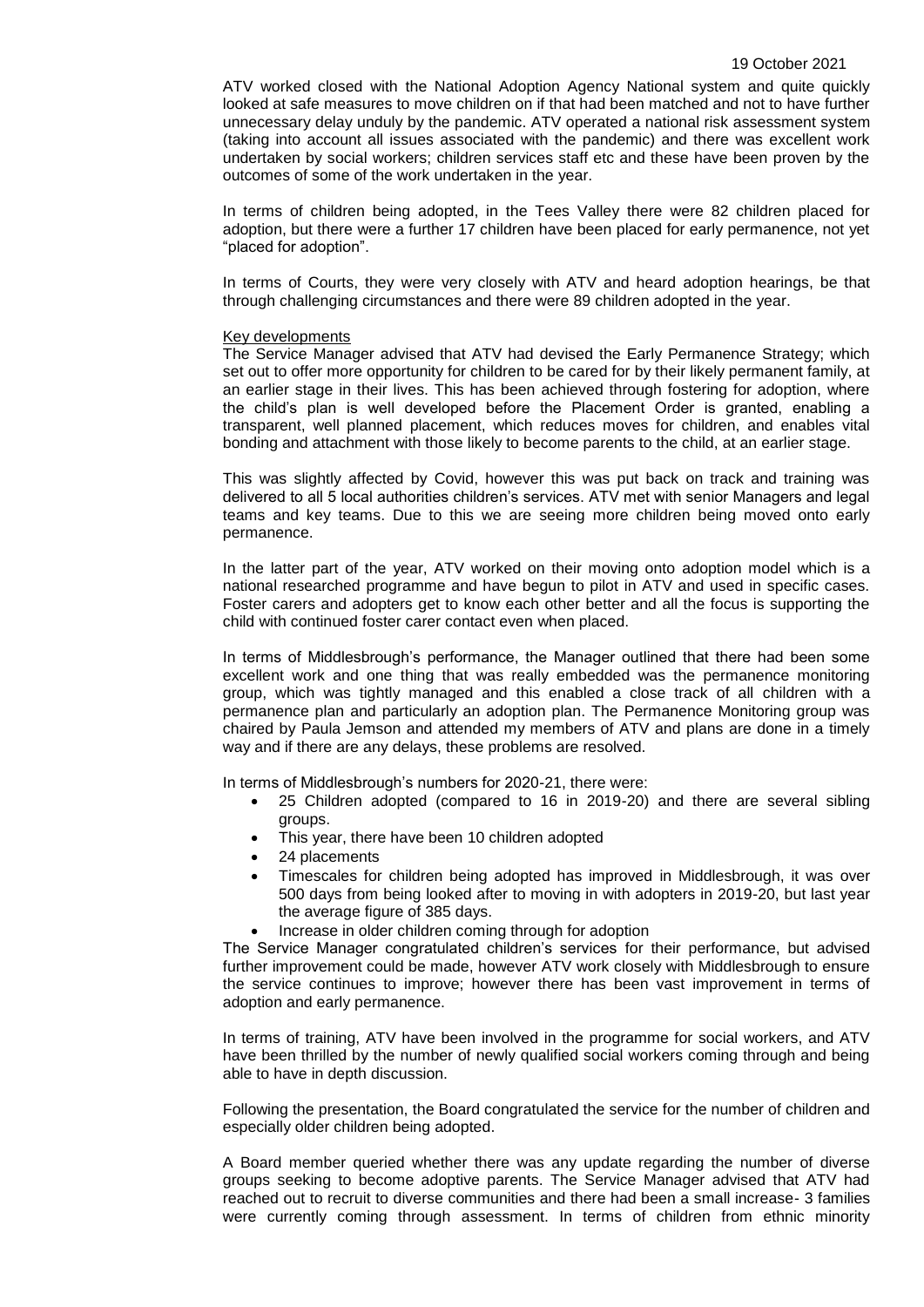backgrounds, there are several, and it was hoped that they would be able to be placed with ethnic minority families if suitable. The Board learnt that there was no one prevalent ethnic background as most children from tended to be dual heritage.

The Head of Looked After Children and Corporate Parenting further added that to date Middlesbrough had secured:

14 adoption orders , with a further 2 hopefully being granted an order.

 32 children who are subject to adoption orders; with 2 children not looked to adoptors. Of those 32 children:

- 7 single children
- 5 sibling groups of 2
- 5 from ethnic minorities
- 6 children with significant health and additional needs
- 7 children over the age of 4 years old.

The Director of Children's Services further wanted to stress that these improvements had been made during covid and social workers and the regional adoption agency has been working differently. Middlesbrough should be proud of the way it has performed during this period. She also outlined that she had the pleasure of being the adoption decision maker for Middlesbrough and was passionate about how our children find their forever home.

Lastly , the foster carer in attendance advised that historically, foster carers had little to do with the selection of foster carers and queried whether this could be developed. In terms of foster carer involvement, ATV have started to involve foster carers more in the meeting of prospective adopters, however the selection process was for social workers however should take into account feedback from foster carers; in terms of matching and selection and foster carers should have the opportunity to meet adopters and share stories or the child/ren. The Service Manager also outlined to the Board that it was National Adoption week and any support would be welcome.

The Chair thanked the service manager for her presentation and input.

AGREED- That the presentation be noted.

#### 21/15 **COVID- 19 UPDATE**

The Director of Children's Services provided a verbal update of Covid 19.

Schools were operating as business as usual, however there are still covid cases in some schools, however in the main they were managing; however the impact on covid on school staffing was variable.

In terms of children's social work, Middlesbrough has returned to working with children and young people as per pre covid, and there is significant work being undertaken to move social workers safely back into Middlesbrough House.

In terms of covid vaccines, the Head of Looked After Children and Corporate Parenting advised that there were 125 children who fitted the eligibility category and the programme was being led by the school immunisation team. Update was slow but it was being promoted. The Council had been working with the schools immunisation team and discussion had taken place with children, young people and foster carers to ensure all information was shared and that they could make an informed choice.

AGREED- That the update be noted.

### 21/16 **PARTICIPATION WITH OUR CHILDREN AND YOUNG PEOPLE**

The Chair welcome Hannah Wiseman, Programme Manager- Specialist and Targeted from Participation People to the meeting.

At the last meeting of the Board, the Chief Executive provided the Board with an overview of the Participation Roadmap for Middlesbrough as well as working closely with the children in care council and care leavers forum.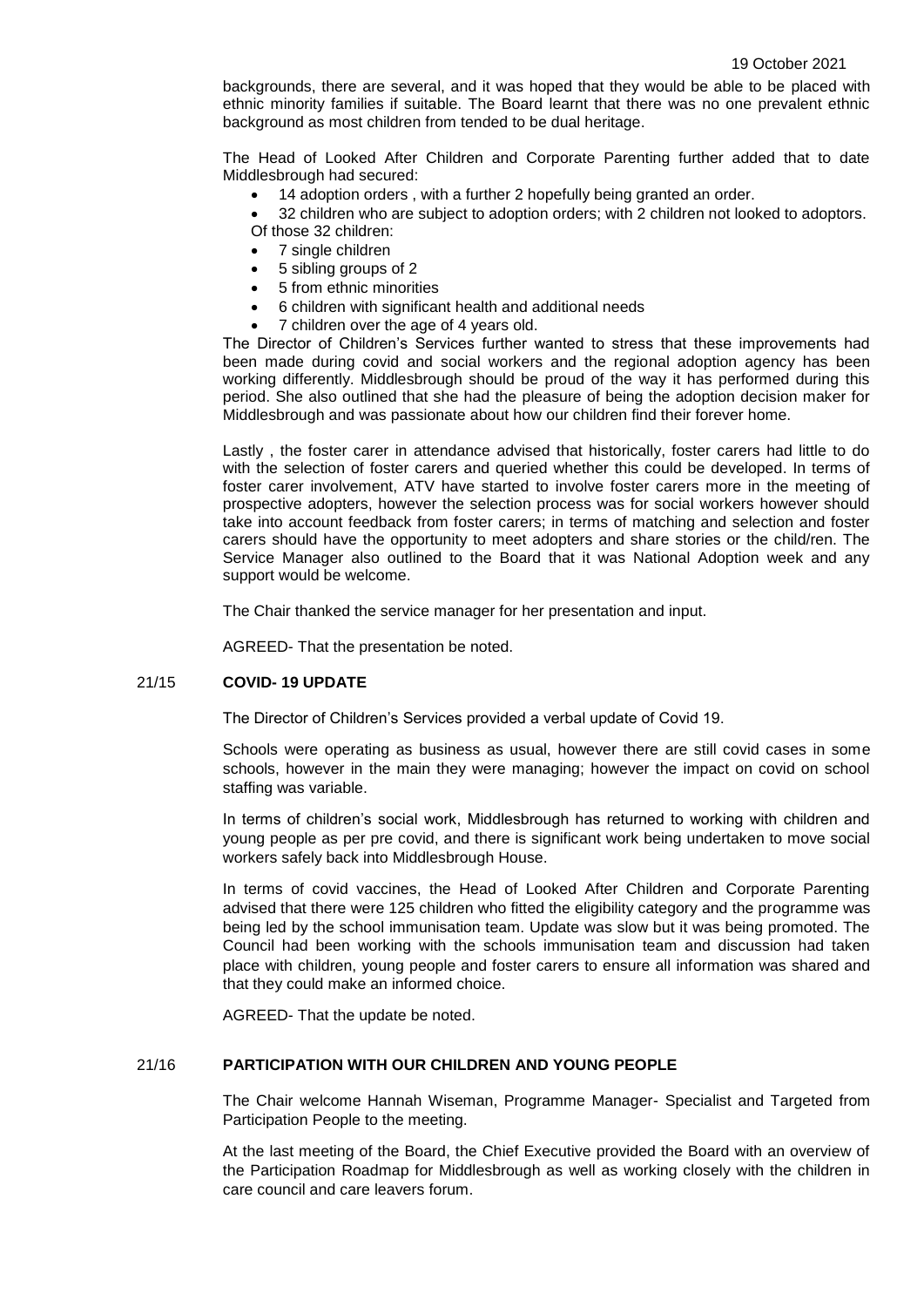At present, the focus was on Care leavers week and the Participation People with Care leavers were undertaking some training with elected members to provide information of what it was like to be a child in care. The training would be 1 hour. Workshops surrounding young people's wellbeing were also being developed and would run throughout November.

In terms of further work, the Participation People would work and consult with young people to see what they want in Middlesbrough and in the pipeline, was Middlesbrough Takeover to solve Middlesbrough's big business challenges.

Further updates would be delivered at every meeting of the Board.

AGREED- That the update be noted.

# 21/17 **CORPORATE PARENTING BOARD STRATEGY ACTION PLAN- REVIEW OF THE SUFFICIENCY ACTION PLAN**

The Chair welcomed the Specialist Commissioning & Procurement Senior Manager to the meeting to provide an overview of the highlight report of the Sufficiency action plan were was devised out the corporate Parenting Board Strategy.

The Sufficiency Action Plan will be reviewed and updated as actions are completed or as new work is identified in the event of any changes to our sufficiency needs over the 3-year cycle of our plan.

The Sufficiency action plan was broken up into 6 themed areas, with a key accountable officer who works closely with the Manager.

The Manager provided an overview of the key progress to date against each them and these are bulleted below:

#### **Theme 1 - Strengthening Commissioning for Children and Young People**

- Work has commenced on the introduction of Controcc in to Children's in order to bring efficiencies in payment processes and strengthen our demand modelling already achieved in Adults.
- Middlesbrough Council held an Independent Fostering Agency Provider Event in June 2021 which was very well attended.

# **Theme 2 – Increasing Placements Close to where Children and Young People live and learn**

- Partner in Practice work was undertaken with in-house fostering and has been put on hold as a business case for internal change has been submitted for approval.
- Regional work on future procurement of a regional framework continues and the commissioning model has been received and circulated internally for review.
- Internal unregulated provision opened and is actively being used with 7 young people currently being supported.
- Rosecroft Children's Home has re-opened with an increase in beds to 5 and now specifically offering support to young people aged 16+ in order to support move on to independence.
- Continue to work with the region in order to identify any opportunities for collaboration. Currently awaiting set up of a regional commissioning hub.

### **Theme 3 – Growing Early Intervention & Prevention**

 PAUSE continues to provide monitoring information on the women engaged and the positive outcomes they are achieving, this has resulted in an extension to the current contract.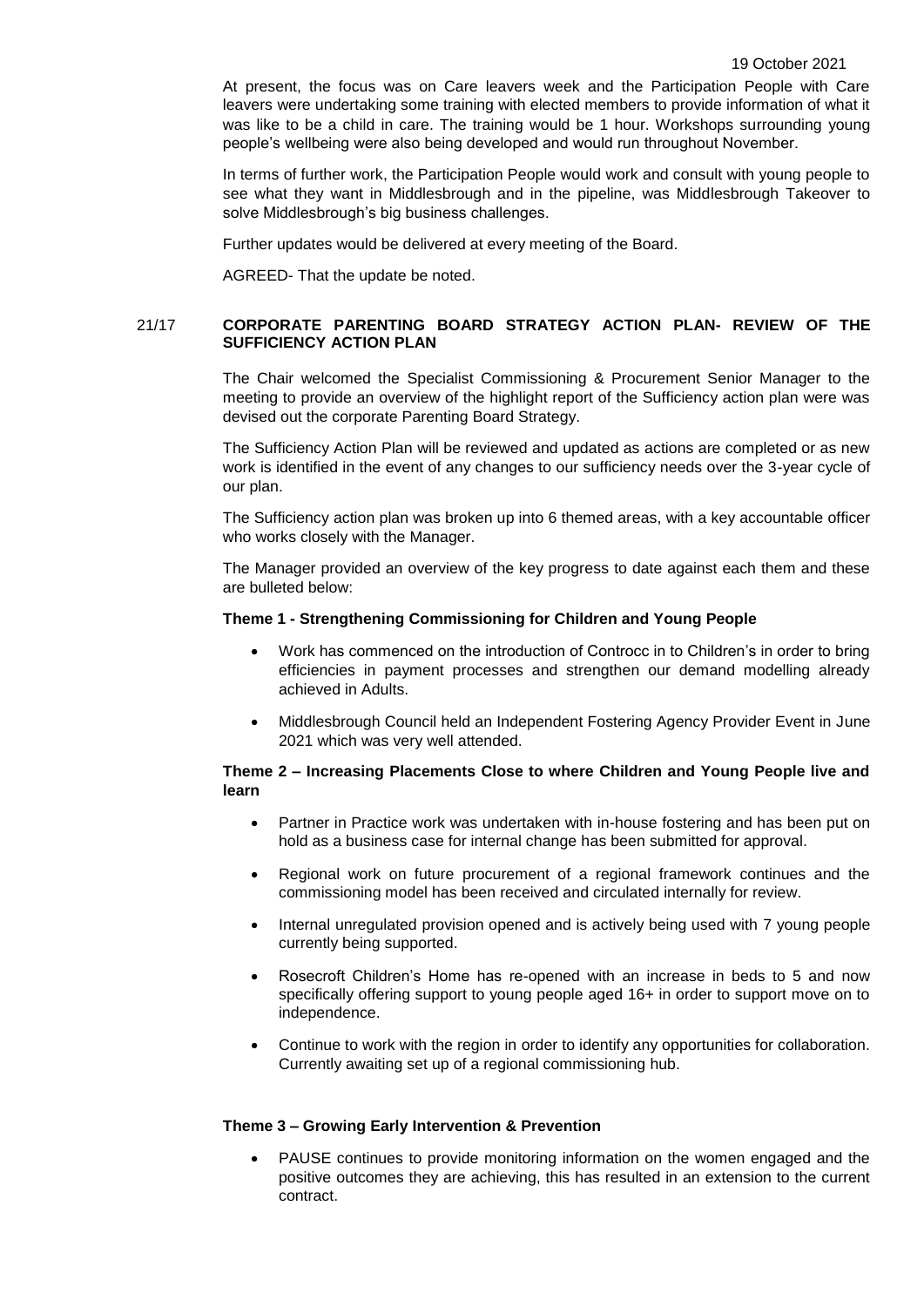Pilot Early Intervention and Prevention service has commenced and is being closely monitored. A formal review will be undertaken in order to ensure proof of concept and confirm future commissioning intentions.

# **Theme 4 – Improving Placements & Support for Care Leavers**

 Business case has been submitted in relation to increasing supported lodging providers internally and is awaiting sign off.

## **Theme 5 – Enhancing Learning Outcomes for Children & Young People**

 Work currently being undertaken with the Head of Virtual schools. Discussions have commenced with the Boarding School providers in order to expand the opportunities for our children and young people and increase placement choice.

## **Theme 6 – Building Our Fostering Capacity and Adoption Outcomes**

Business case for internal change has been submitted for approval.

In terms of impact and performance, the Manager outlined that there had been opened engagement with the Independent Fostering market which was really positive and gave an opportunity to feedback and update them on our improvement journey and aspirations for the future. She also advised that external placement numbers have decreased and plat toed and the Council are now monitoring these weekly focusing on both internal and external placement changes.

In terms of next steps, the Manager advised that the following would be undertaken:

- Review and update the Sufficiency Action Plan to make sure its fit for purpose
- Unregulated provision changes needs to be added to plan
- A schedule for provider engagement to be developed to ensure networking with the market continues to develop
- Ensure the regional work meets the needs of Middlesbrough and where not continue to work independently
- Work with in-house fostering to understand the business plan for the future which in turn can identify our commissioning intentions moving forward
- $\bullet$

Following the presentation, one of the care leavers in attendance advised that she was part of the foster carers' panel and they were currently doing some marketing to get more foster carers, and the Manager advised a meeting would be scheduled to pursue this further.

AGREED- That the action plan be noted.

### 21/18 **PERFORMANCE AGAINST CORPORATE PARENTING STRATEGY**

The Head of Looked after Children and Corporate Parenting was in attendance and provided the Board with information relating to the Corporate Parenting Board scorecard.

The Director advised that the scorecard was in place for the Corporate Parenting Board to see how our performance was progressing and have the opportunity to challenge anything where you saw wasn't meeting target.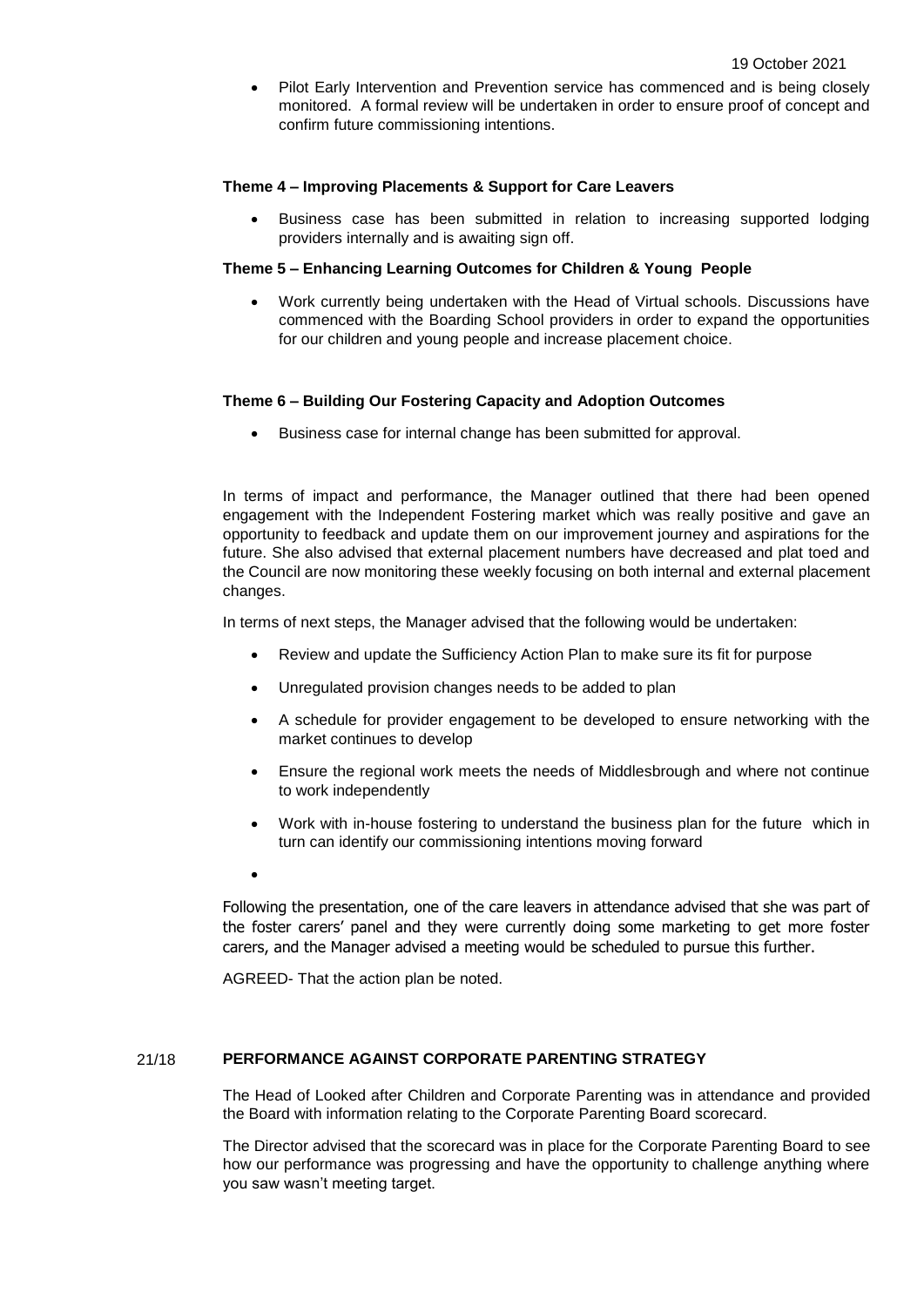The main points to note were as follows:

## Demand

- There has been an 22.6% reduction in overall numbers of children looked after since August 2020
- Since the height of **702** looked after children during September 2020, there has been a reduction of 159 looked after children.
- The rate of looked after children per 10,000 of the population has reduced from 166 in August 2021 to 165.1 in September and has reduced from 207 in the last year to 164.5 in the last year.
- This remains higher than our statistical neighbour where the rate of looked after children per 10,000 is 125.5.
- 122 children and young people have ceased to be looked after in the last 6 months. 100 children have become looked after in the same period
- In October 2020 the data evidences that for every child ceasing to be looked after, 1.7 children started to become looked after. This means that more children were becoming looked after than ceasing and the looked after population continued to increase.
- There has been a month on month reduction in this throughout the year until March 2021 when improvements resulted in less children becoming looked after than those ceasing.
- This progress has continued. In June 2021 for every child ceasing to be looked after 0.6 children became looked after. This has remained static for the last 3 months.
- 55% of the workforce have between 15-20 children on their caseload.

# **Permanency**

# **Special Guardianship Orders/ Child arrangement order (SGOs/CAO)**

- In the last 6 months 51 children have secured permanence through the making of a Special Guardianship Order or Child Arrangement Order.
- This has been achieved through increased management oversight within Legal Gateway Panel, Permanency Monitoring Group, an investment in a commissioned service and a drive on performance management.
- In July 2020 there was a height of 212 children cared for by family or friends in connected carer placements. This has reduced through improvement work to support children to achieve permanence. In August 2021 this reduced to 129 children. (39.1% reduction).

# **Placements with Parents**

- In the most recent forecasting model demonstrates a reduction in the number of children subject to care proceedings and placed with a parent.
- In September 2020 there were 99 children living at home and subject to a Care Order. This has reduced to 58 children in September 2021. This is 41.4% reduction.

### **Adoption**

- There is a 56% increase of number of adoption orders in the year 20/21 (25) compared to 2019/2020 (16).
- In this year to date 14 Adoption Orders have been secured. There are currently a further 32 children progressing to adoption with Placement Orders. Only 2 children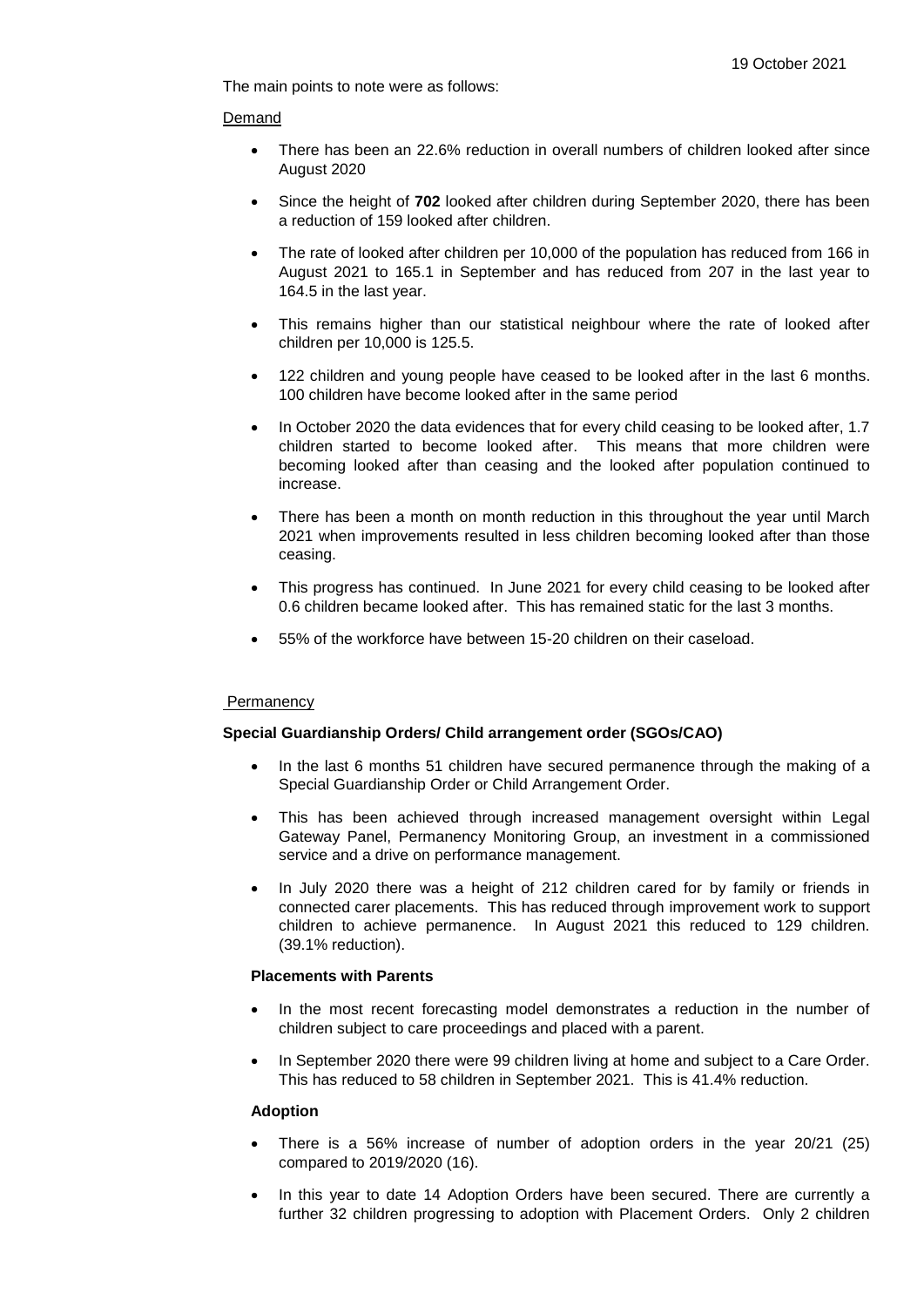are not linked to adopters

- The local authority is on track to increase the number of children subject to adoption orders significantly in this financial year.
- The 20/21 adoption score card evidences that the in the 12 months leading up to 31 March 2021 the average number of days between Placement Orders and Adoption Order has reduced to 189 days. The 3 year average is 323 days.

# **Placements**

- The Head of Services advised that whilst the graph showed an increase in the number of children placed outside a 20 mile radius of Middlesbrough since July an analysis of this data shows that the majority of the children impacted have moved to either adoptive placements, placements with family or in house carers.
- In September the data shows there has been a reduction in the percentage of children paced outside of 20 miles of Middlesbrough. This has increased by 2% improvement since August and sits at 76%.
- 10 children have been placed outside of Middlesbrough in September 2021.
- Positively, of the 10 children that moved to an out of area placement in September 2021 – 1 child was placed in their adoptive placement, 2 children placed with family in connected carers arrangements, 5 children were placed in foster care – of which 3 placements were in house foster placements and 1 in an external residential placement. The YP that moved to a residential placement moved from Gleneagles to a more appropriate long term setting.
- There are currently 17 care leavers residing with former foster carers.

### **Placement stability**

- At the end of September 2021 33 children looked after by Middlesbrough had experience 3 or move placement moves in the last 12 months. (6% of the cla population).
- Positively this has reduced from 39 in August 2021. This has reduced from 128 in the same period last year.
- Graph 2 demonstrates that 4.2% of the full looked after population have experienced a placement breakdown in the last 12 month. For the first time in 12 months this has fallen below the target.

# **IRPs**

There has been a 30% reduction in the number of IRPs in the last 6 months compared to the previous 6 month period. 89% of IRPs in September were resolved in stage 1 or 2.

### **EET/NEET**

The second graph reported showed a small increase in the number of children in care post 16 in employment, education or training (EET). 77% of 16+ are EET in September 2021.

Of the 180 care experienced young people - 47% of the care leaving population being engaged in either full or part time education training and employment and 53% not in Education, employment to training (NEET), however work will be underway to address some of the barriers.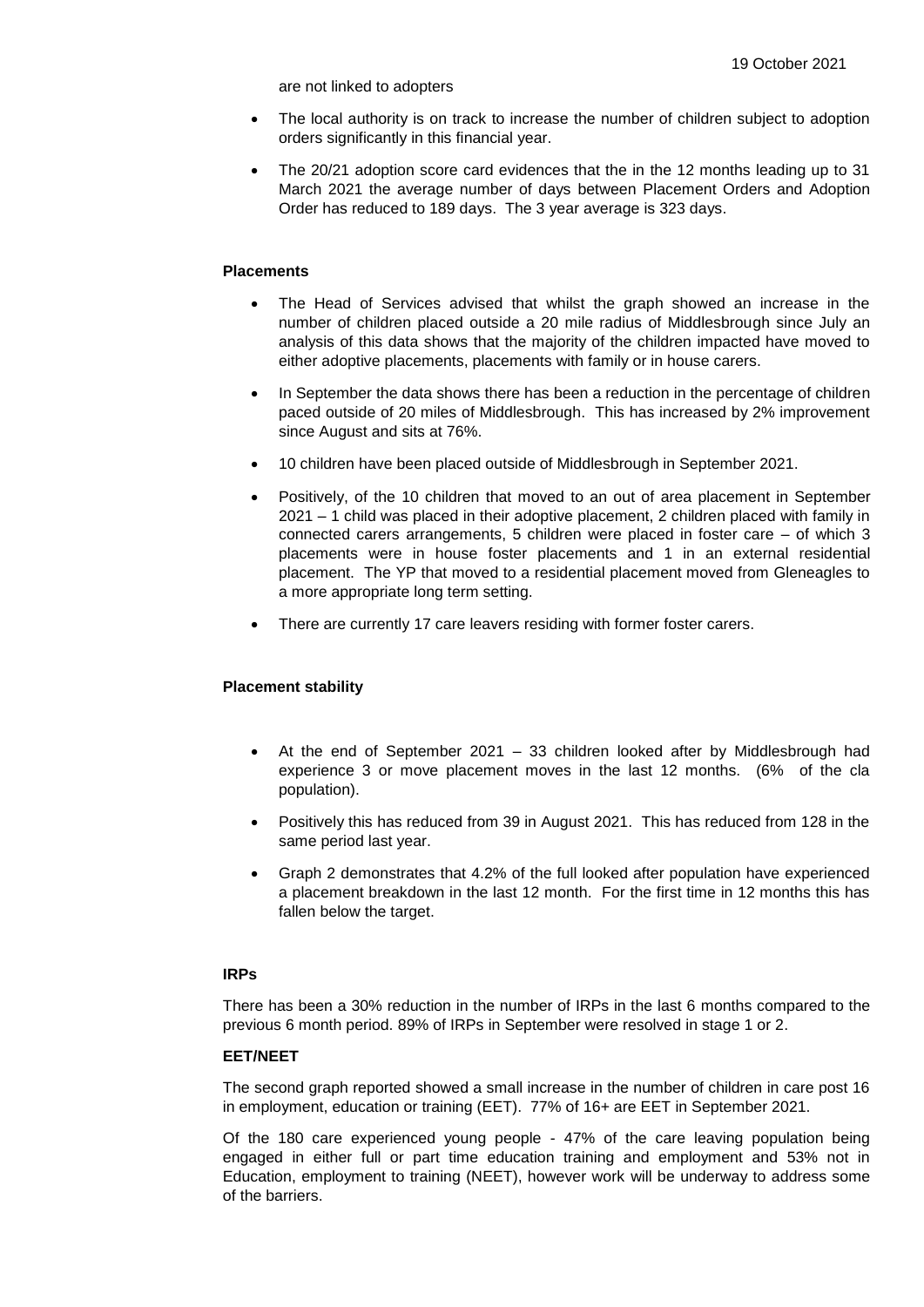Of the 93 young people that are NEET:

- 1 YP NEET due to illness or disability
- 3 YP NEET due to pregnancy or parenting
- 27 YP NEET and available for work
- 10 are NEET due to caring responsibilities
- 5 YP are NEET due to being in custody (education status to be rechecked)
- 26 YP are NEET due to emotional or mental health difficulties
- 1 YP is NEET due to religious traditions
- 4 YP are NEET due to substance misuse
- 16 YP are NEET due to other circumstances

Finally the Head of Service outlined some of the impacts:

### **Visits**

93% of looked after children have been seen within the last 6 weeks; this is a 1% increase from last month. This has been consistently high at over 90% since May. This has increased from 88% in the same period last year however has remained consistently high and Performance clinics and compliance is well embedded

### **Supervision/Management Oversight**

94% of looked after children have had a supervision within the month of September and this was a 2% increase from last month. This has been consistently high at over 90% since May.

#### **Personal Education Plans**

Performance in relation to PEPs remains high at 100%. This is performance for all children in the last 12 month period. Good practice warrants an update PEP each 6 months. Performance remains high with this indicator also. This performance has remained consistently high.

For clarification, all looked after children have an updated PEP every term and there are in place to constantly review their education/ their needs/ consider their transitions and they are a legal requirement and continue post 16 into adulthood.

The targets are devised are led by schools and will work with the child/ social worker and carer where the special attention are. These are reviewed at a meeting every term. These will also look at enrichment and any emotional wellbeing. External quality of PEPs were also deemed good.

## **Health Assessments**

91% of looked after children have had a recorded health check within the last 12 months. This does not take in to account those older children who have refused a medical assessment. This has been a 1% increase since August 2021.

The Head of Service was thanked for her presentation.

AGREED- That the presentation be noted.

### 21/19 **VIRTUAL SCHOOL TRANSITIONS 2021**

The Head of Access to Education presented the virtual schools transitions 2021 report to the Board. As way of introduction, the Board were made aware that the Virtual schools governing body had asked the Head of Virtual Schools to provide some clarity regarding key transitions in the education of children looked after e.g. significant point where a child is moving from education setting to the next and these are points in a child's live if the support isn't right, that learning and progress can be put back.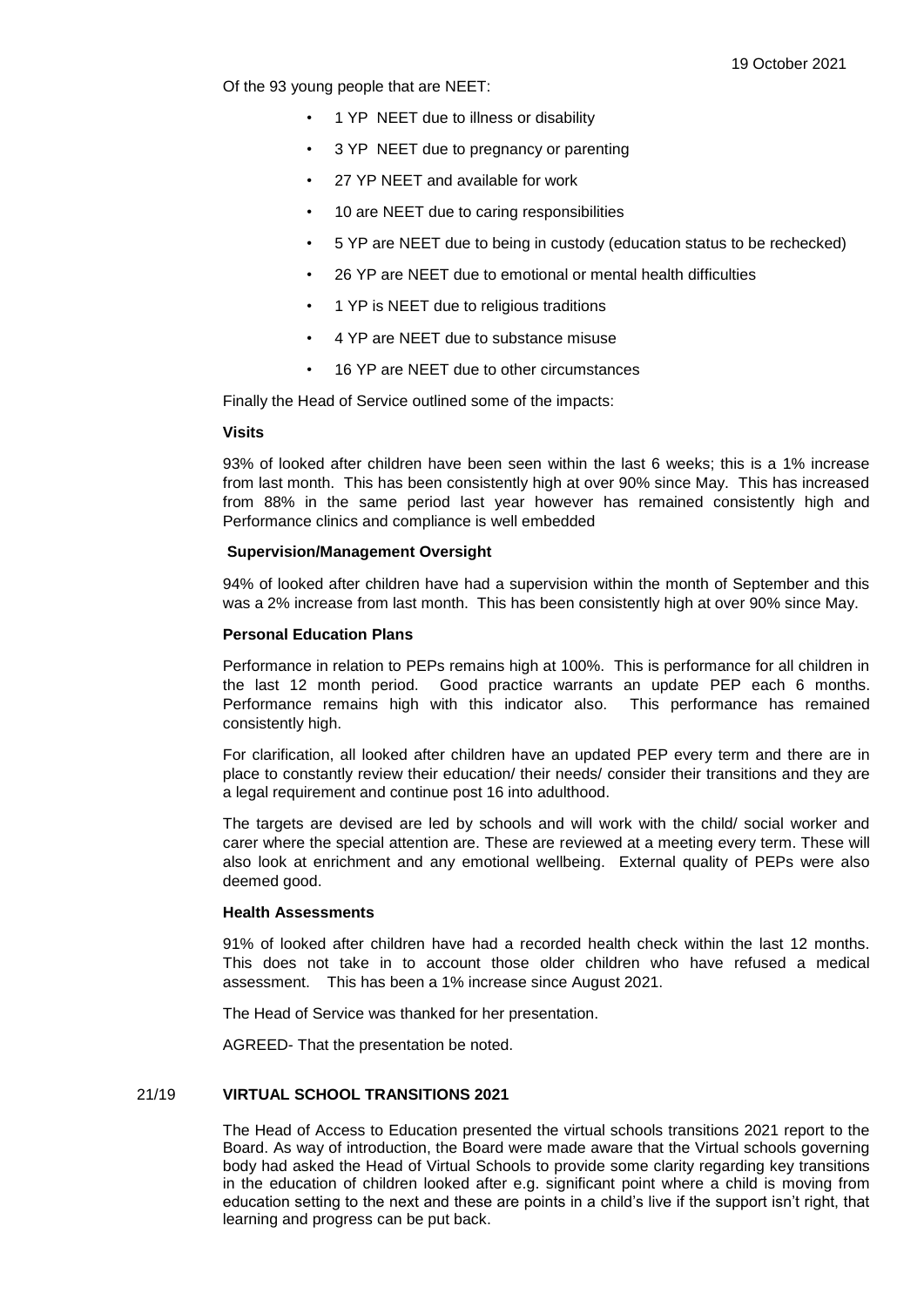All children looked after have a personal education plan (PEP) and the PEO process supports pupils at transition points throughout their school journey; this includes transition into care, emergency moves and natural transitions such as starting reception, moving to secondary school or post 16 education.

The routines and processes in place that support all transitions must be flexible to ensure the needs of individual children are met. Where possible children will need time to become familiar with their new surroundings, at their own pace and with support from their key person. Planning should start 12 months preceding any natural transition point and then be a continuous and evolving process that can be adapted to meet the needs of the individual child. Many activities such as joint meetings between settings and school staff can be ongoing throughout the year.

In terms of support, the Officer outlined the following in terms of the following transitions:

## **EYFS**

Children aged 2+ who attend an educational provision are required to have a Personal Education Plan (PEP) which records both care planning information as well as educational next steps to ensure appropriate progress is made. Normally, this transition is quite straightforward, by there are exceptions.

Last year;

- 28 children transitioned from nursery to reception
- 6 of those children are now in their forever homes and are no longer looked after
- 3 children had SEN support needs and 0 had an EHCP
- 9 children started reception in schools outside of Middlesbrough

#### **Primary to Secondary**

The transition to secondary school is a huge step for all children and especially big step for children who are looked after. When a child moves to secondary school they no longer remain in one class all day, but are required to move around the school. Children have to deal with timetables and a wide variety of subjects.

Some common transitional problems for children are as follows:

- 1. When leaving primary school children go from being the oldest to the youngest in their new school.
- 2. From having one teacher in primary school children will have to cope with as many as ten or more teachers with different teaching styles and personalities.
- 3. Secondary school is much bigger and children will go from having one classroom to ten or more.
- 4. There is more homework to be done.
- 5. A larger number of textbooks need to be transported and organised.
- 6. A longer school day.
- 7. Greater competition both academically and in sports and activities.
- 8. Faster pace of teaching
- 9. Having to make new friends this is especially difficult if a child's primary school friends have not moved to the same secondary school.

In order to support year 6 transition all looked after children received £1,000 Pupil Premium Plus to ensure enhanced and bespoke transition arrangements were in place.

Last year:

- 43 children transitioned from primary to secondary
- 7 of those children are now in their forever homes and are no longer looked after
- 12 children had SEN support needs and 10 had an EHCP
- 23 children started secondary in schools outside of Middlesbrough

# **Post 16**

Young people left school on the last Friday in June. All young people of school leaving age needed to do one of the following: